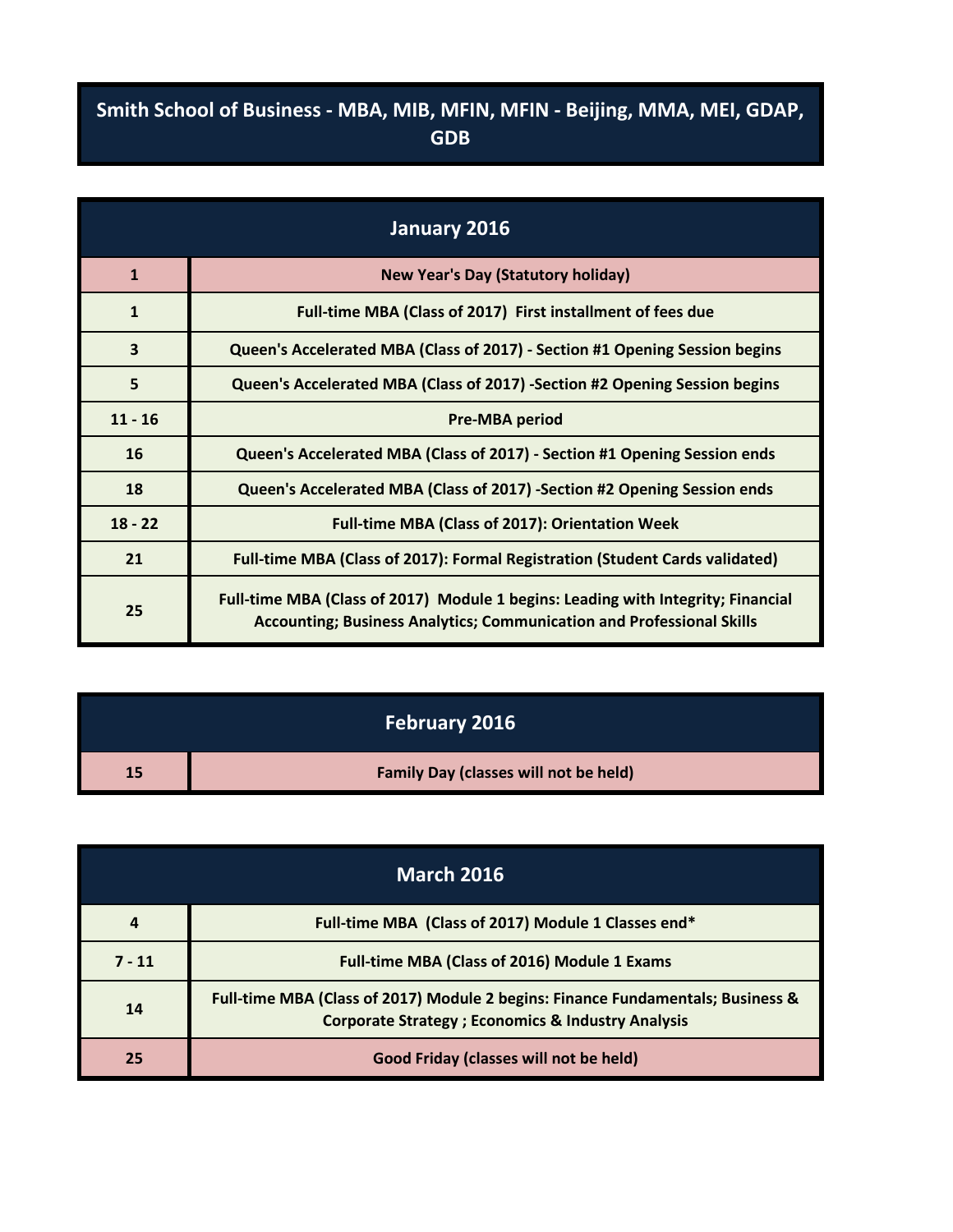|           | <b>April 2016</b>                                       |
|-----------|---------------------------------------------------------|
| 20        | Full-time MBA (Class of 2017) Module 2 Classes end*     |
| $22 - 29$ | Full-time MBA (Class of 2017) Module 2 Exams            |
| 30        | Last date to apply to graduate in SOLUS for Spring 2016 |

| <b>May 2016</b> |                                                                                                                                                                  |
|-----------------|------------------------------------------------------------------------------------------------------------------------------------------------------------------|
| $\mathbf{1}$    | Full-time MBA (Class of 2017): Second installment of fees due                                                                                                    |
| $\overline{2}$  | Full-time MBA (Class of 2017) Module 3 Begins: Marketing Fundamentals; Operations;<br>Managing Information Technology; Business, Government & the Global Economy |
| $\overline{2}$  | Graduate Diploma in Business (Class of 2016): First installment of fees due                                                                                      |
| $\overline{2}$  | Queen's Graduate Diploma in Accounting (Class of 2016) begins                                                                                                    |
| $2 - 6$         | <b>Graduate Diploma in Business (Class of 2016): Orientation</b>                                                                                                 |
| 6               | <b>Graduate Diploma in Business (Class of 2016): Formal Registration</b>                                                                                         |
| 9               | Graduate Diploma in Business (Class of 2016): Classes begin                                                                                                      |
| $21 - 27$       | Queen's Accelerated MBA (Class of 2017) -2nd Residential Session                                                                                                 |
| 23              | Victoria Day (classes will not be held)                                                                                                                          |

| <b>June 2016</b>        |                                                                              |
|-------------------------|------------------------------------------------------------------------------|
| $\overline{\mathbf{3}}$ | Full-time MBA (Class of 2017) Module 3 Classes end*                          |
| $6 - 10$                | <b>Full-time MBA (Class of 2017) Module 3 Exams</b>                          |
| $6 - 12$                | <b>Master of Management Analytics (Class of 2017) - Opening Session</b>      |
| $13 - 19$               | Master of Finance (Class of 2017) - Opening Session                          |
| $13 - 21$               | <b>Full-time MBA (Class of 2017): Program Break</b>                          |
| $22 - 24$               | Full-time MBA (Class of 2017) Toronto BCC Trip* (TENTATIVE)                  |
| 27                      | Full-time MBA (Class of 2017) Elective Course Stream begins*                 |
| 27                      | Executive MBA - Americas (Class of 2018) - Section #1 Opening session begins |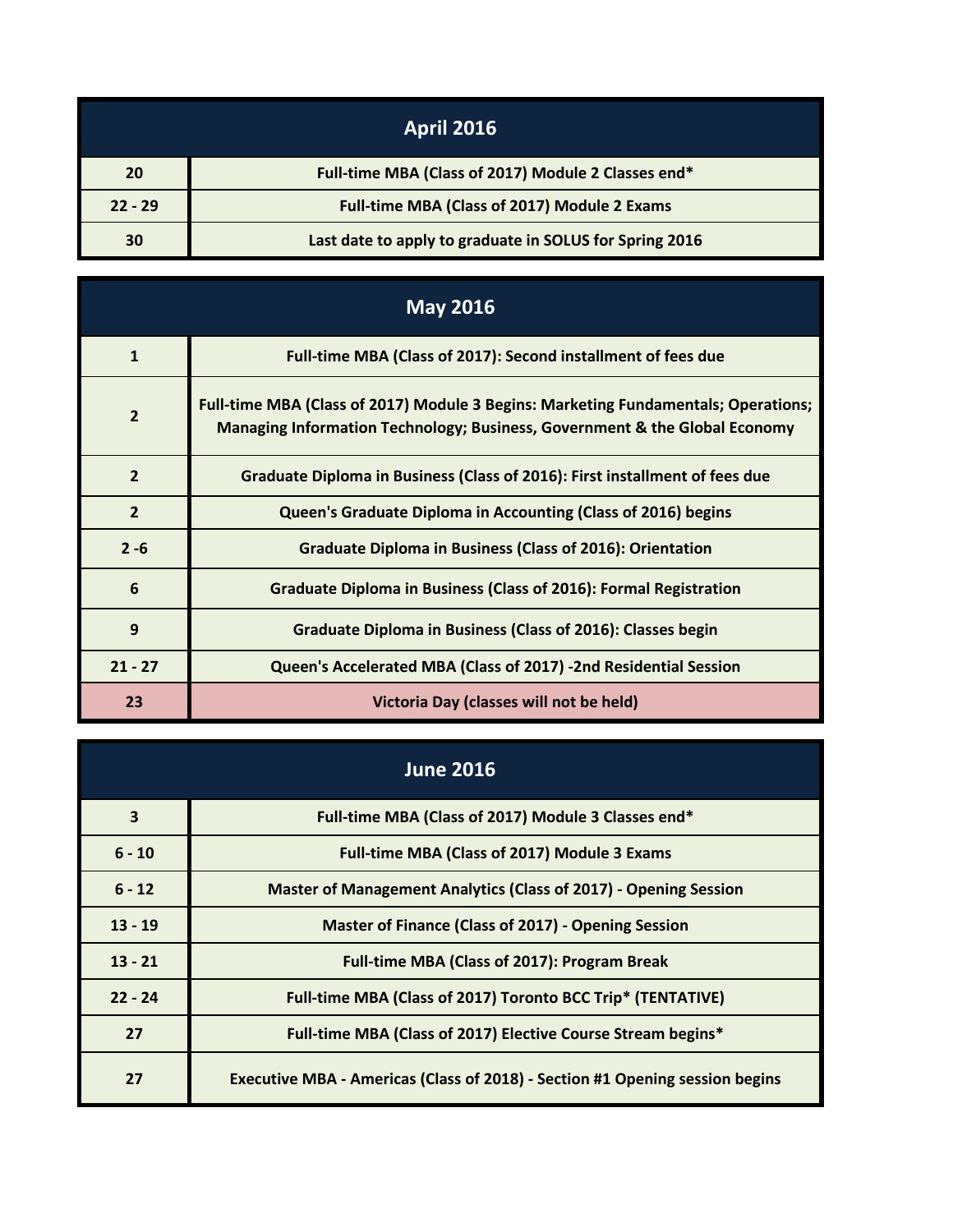| <b>July 2016</b>        |                                                                              |
|-------------------------|------------------------------------------------------------------------------|
| $\mathbf{1}$            | <b>Canada Day (Classes will not be held)</b>                                 |
| 1                       | Graduate Diploma in Business (Class of 2016): Second installment of fees due |
| $\overline{\mathbf{3}}$ | Executive MBA - Americas (Class of 2018) - Section #2 Opening session begins |
| 8                       | Executive MBA - Americas (Class of 2018) - Section #1 Opening session ends   |
| 14                      | Executive MBA - Americas (Class of 2018) - Section #2 Opening session ends   |
| 15                      | First date to apply to graduate in SOLUS for Fall 2016 (TENTATIVE)           |
| 27                      | Queen's Graduate Diploma in Accounting (Class of 2016) ends                  |

| August 2016 |                                                                   |
|-------------|-------------------------------------------------------------------|
|             | Civic Holiday (Classes will not be held)                          |
| $13 - 26$   | Queen's Executive MBA (Class of 2018) opening session             |
| 26          | Graduate Diploma in Business (Class of 2016): Last day of classes |

| September 2016 |                                                                      |
|----------------|----------------------------------------------------------------------|
|                | Full-time MBA (Class of 2017): Third installment of fees due         |
| $\mathbf{1}$   | <b>Labour Day (University closed)</b>                                |
| 6              | <b>Master of International Business (MIB) : Orientation begins</b>   |
| 11             | Queen's Master of Finance - Beijing (Class of 2017) begins           |
| 12             | Master of Entrepreneurship and Innovation (MEI) : Orientation begins |
| 19             | <b>Master of International Business (MIB): Fall Term begins</b>      |
|                | Master of Entrepreneurship and Innovation (MEI) : Fall Term begins   |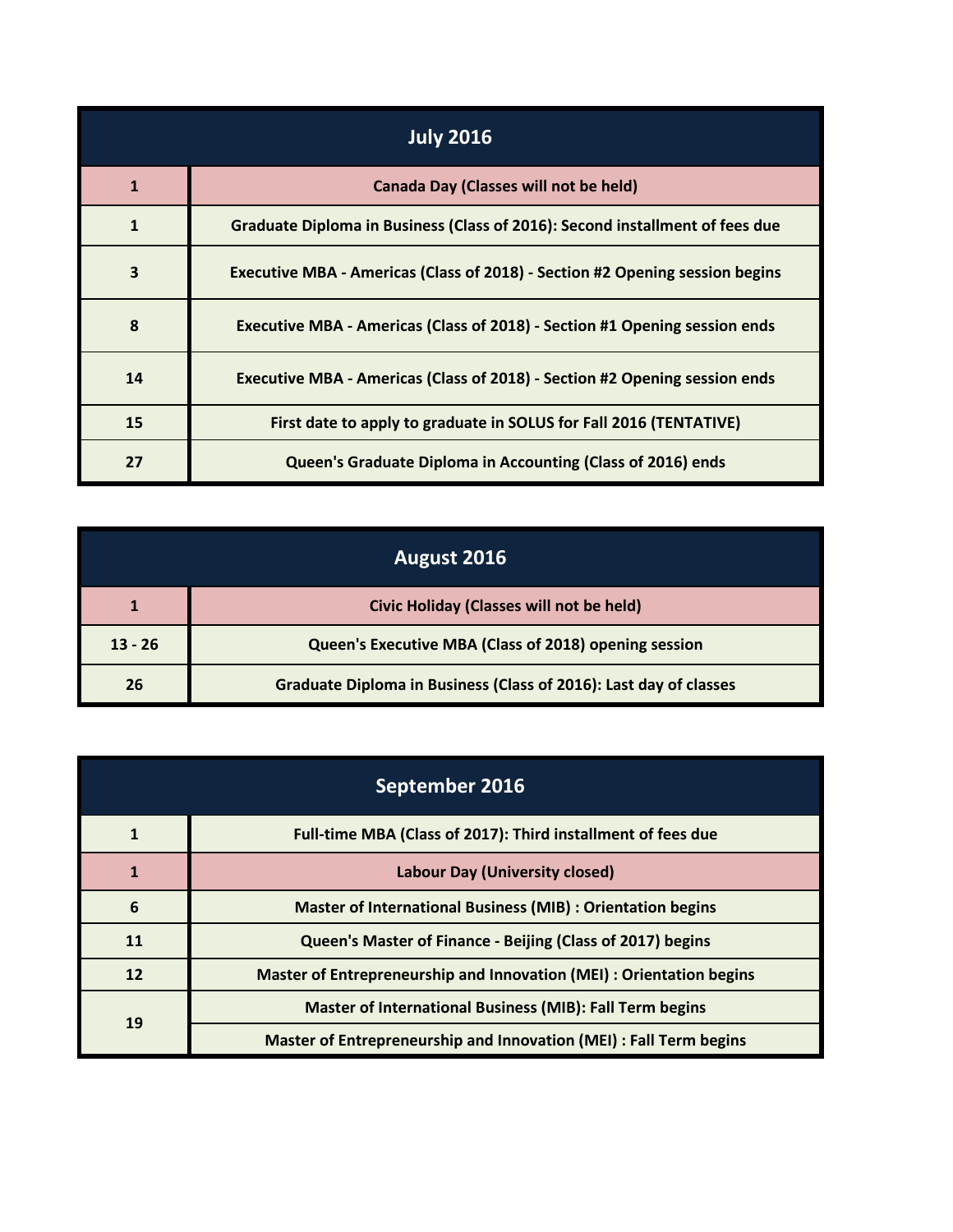| October 2016 |                                                                         |
|--------------|-------------------------------------------------------------------------|
| $8 - 14$     | Queen's Accelerated MBA (Class of 2017) -3rd Residential Session        |
| 10           | <b>Thanksgiving Day (University closed)</b>                             |
| 15           | Last date to apply to graduate in SOLUS for Fall 2016 (TENTATIVE)       |
| 16           | <b>University Day</b>                                                   |
| $17 - 21$    | Master of Management Analytics (Class of 2017) -2nd Residential Session |

| November 2016 |                                                        |
|---------------|--------------------------------------------------------|
| <b>11</b>     | Remembrance Day (Classes cancelled 10:30 - 11:30 a.m.) |
| <b>TBA</b>    | <b>Fall 2016 Convocation</b>                           |

| December 2016 |                                                                   |
|---------------|-------------------------------------------------------------------|
|               | First date to Apply to Graduate in Spring 2017 (TENTATIVE)        |
| 6             | <b>Commemoration Day (Classes will not be held)</b>               |
| $10 - 11$     | <b>Master of Finance (Class of 2017) -2nd Residential Session</b> |
| 16            | Full-time MBA (Class of 2017) - Last day of classes*              |
| 16            | <b>Master of International Business (MIB): Fall Term ends</b>     |
|               | Master of Entrepreneurship and Innovation (MEI) : Fall Term ends  |

| January 2017 |                                                                                        |
|--------------|----------------------------------------------------------------------------------------|
|              | New Year's Day (all classes cancelled)                                                 |
| 9            | <b>Master of International Business (MIB): Winter Term begins</b>                      |
|              | Master of Entrepreneurship and Innovation (MEI) : Winter Term begins                   |
| 28           | Executive MBA - Americas (Class of 2018) - Section #1 - 2nd Residential Session begins |
| 29           | Executive MBA - Americas (Class of 2018) - Section #2 - 2nd Residential Session begins |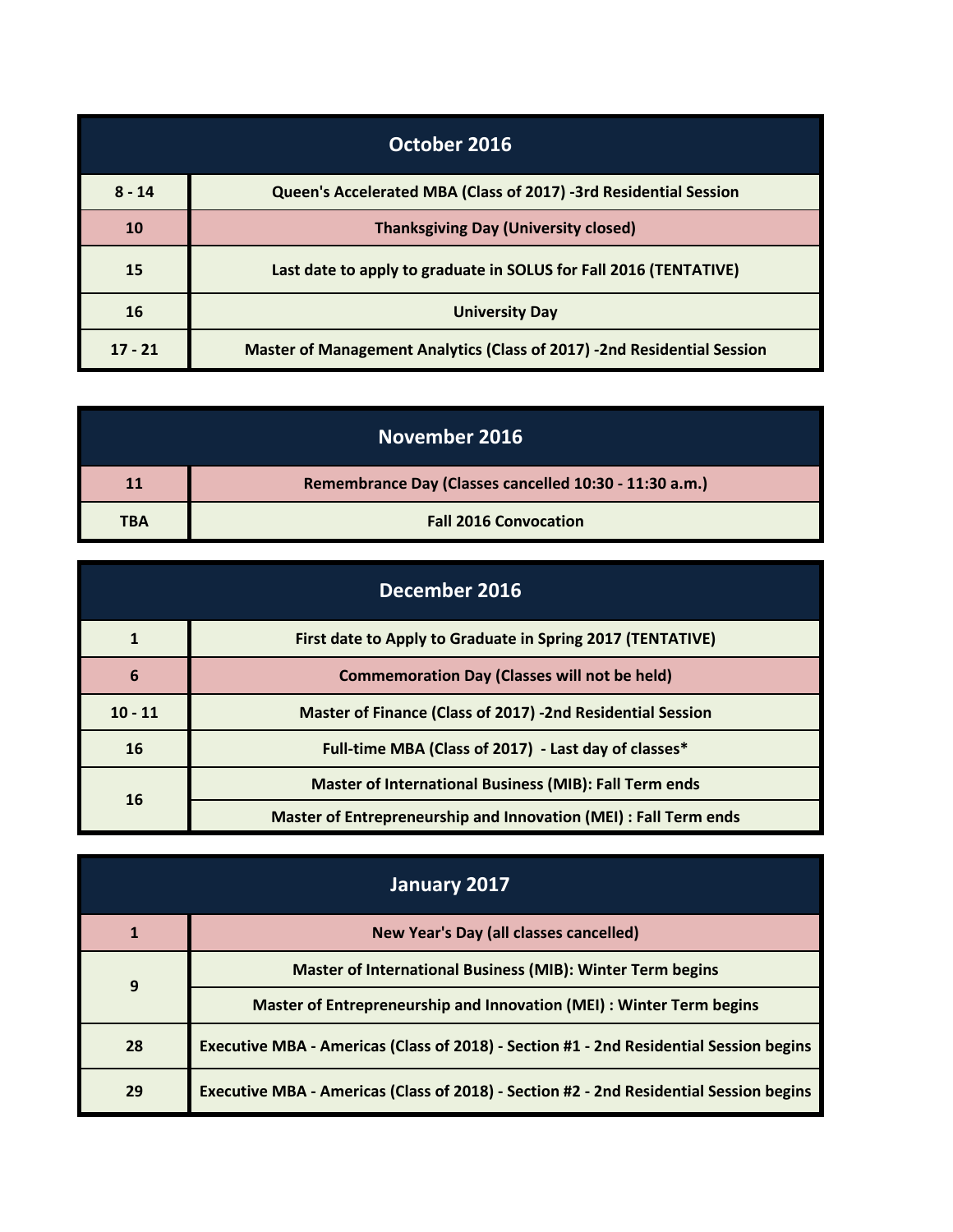| <b>February 2017</b> |                                                                                                            |
|----------------------|------------------------------------------------------------------------------------------------------------|
| 8                    | Executive MBA - Americas (Class of 2018) - Section #1 - 2nd Residential Session ends                       |
| 10                   | Executive MBA - Americas (Class of 2018) - Section #2 - 2nd Residential Session ends                       |
| $11 - 17$            | <b>Executive MBA (Class of 2018) - 2nd Residential Session</b>                                             |
| 20                   | <b>Family Day (classes will not be held)</b>                                                               |
| $20 - 24$            | Master of International Business (MIB) / Master of Entrepreneurship and Innovation<br>(MEI) : Reading Week |

| <b>March 2017</b> |                                                                                      |
|-------------------|--------------------------------------------------------------------------------------|
| $20 - 22$         | Master of Management Analytics (Class of 2017) -Section #1 - 3rd Residential Session |
| $29 - 31$         | Master of Management Analytics (Class of 2017) -Section #2 - 3rd Residential Session |
| 31                | Master of Entrepreneurship and Innovation (MEI) : Winter Term ends                   |

| <b>April 2017</b> |                                                                      |
|-------------------|----------------------------------------------------------------------|
| 3                 | Master of Entrepreneurship and Innovation (MEI) : Summer Term begins |
|                   | <b>Master of International Business (MIB): Winter Term ends</b>      |
| 14                | <b>Good Friday (University closed)</b>                               |
| 25                | Queen's Master of Finance (Class of 2017) ends                       |
| 30                | Last date to apply to graduate in SOLUS for Spring 2017 (TENTATIVE)  |

| <b>May 2017</b>                                                                                                                                               |                                                                   |
|---------------------------------------------------------------------------------------------------------------------------------------------------------------|-------------------------------------------------------------------|
| NOTE: Spring 2017 Convocation: Dates will be determined in November 2016. Please refer to<br>http://www.queensu.ca/registrar/convocation to view these dates. |                                                                   |
|                                                                                                                                                               | <b>Master of International Business (MIB): Summer Term begins</b> |

**June 2017**